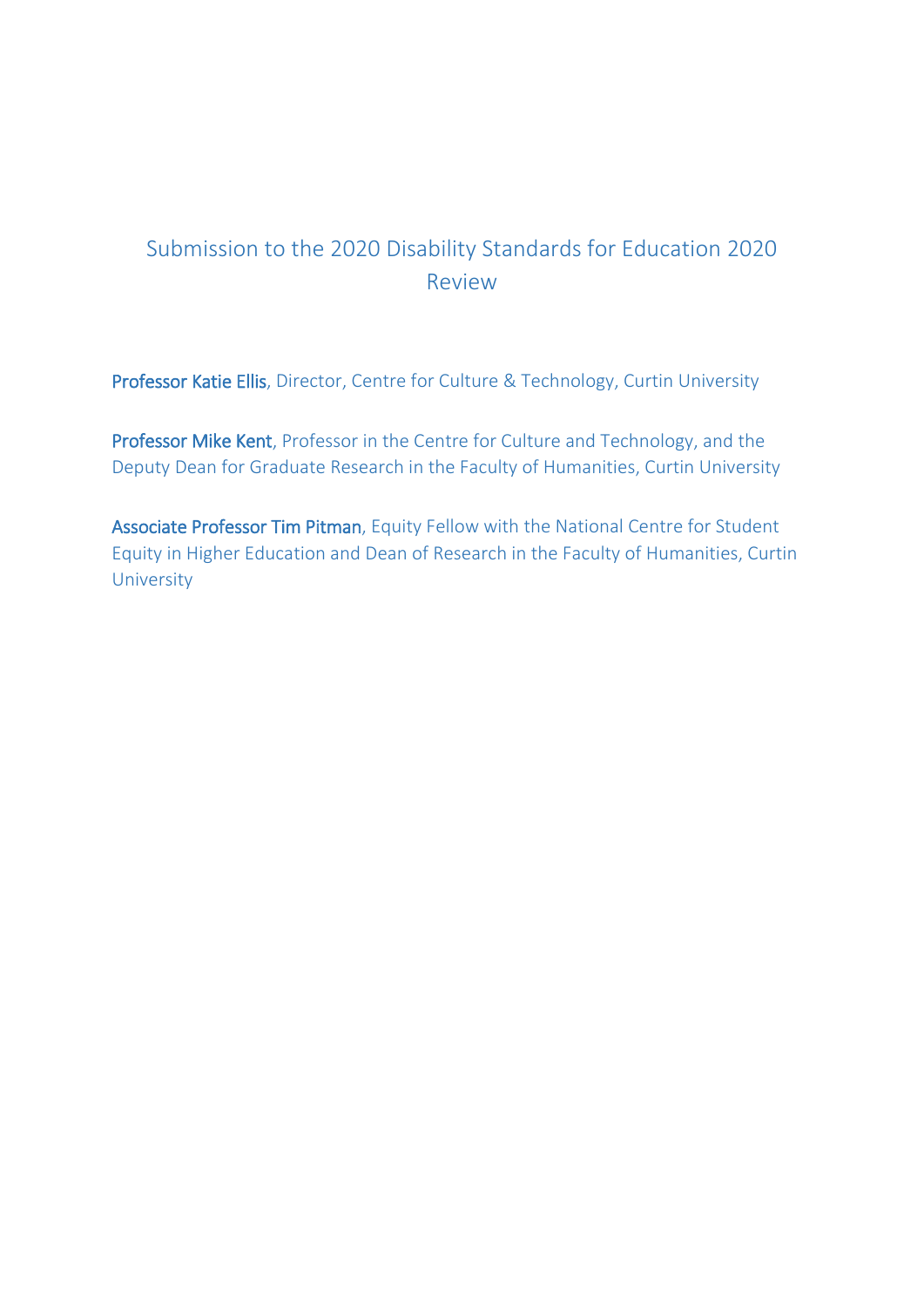Thank you for providing us with the opportunity to make a submission the *2020 Review of the Disability Standards for Education 2005*.

## **Focus of submission**

Our submission focuses on the application of the DSE in the Australian higher education sector.

## **About us**

We are higher education academics with specific interest and expertise in researching the experiences of students with disability in higher education. We are passionate advocates for supporting students with disability to have equal access, support and success in their higher education studies as all students do.

This submission is informed by:

- Our prior and current research into higher education students with disability.
- Our knowledge of relevant policy and law, in particular the *Disability Discrimination Act 1992* and the *Disability Standards for Education 2005.*
- The lived experiences of people with disability, as chronicled through our research.
- For some of us, personal experiences of living with disability

#### **Background**

In Australia in 1996, less than 12,000 people with disability enrolled in higher education. According to the most recently published figures (2018), the number now exceeds 73,000 (See [Figure 1\)](#page-1-0).



<span id="page-1-0"></span>*Figure 1*

Sources: Higher Education Statistics - <https://www.education.gov.au/higher-education-statistics>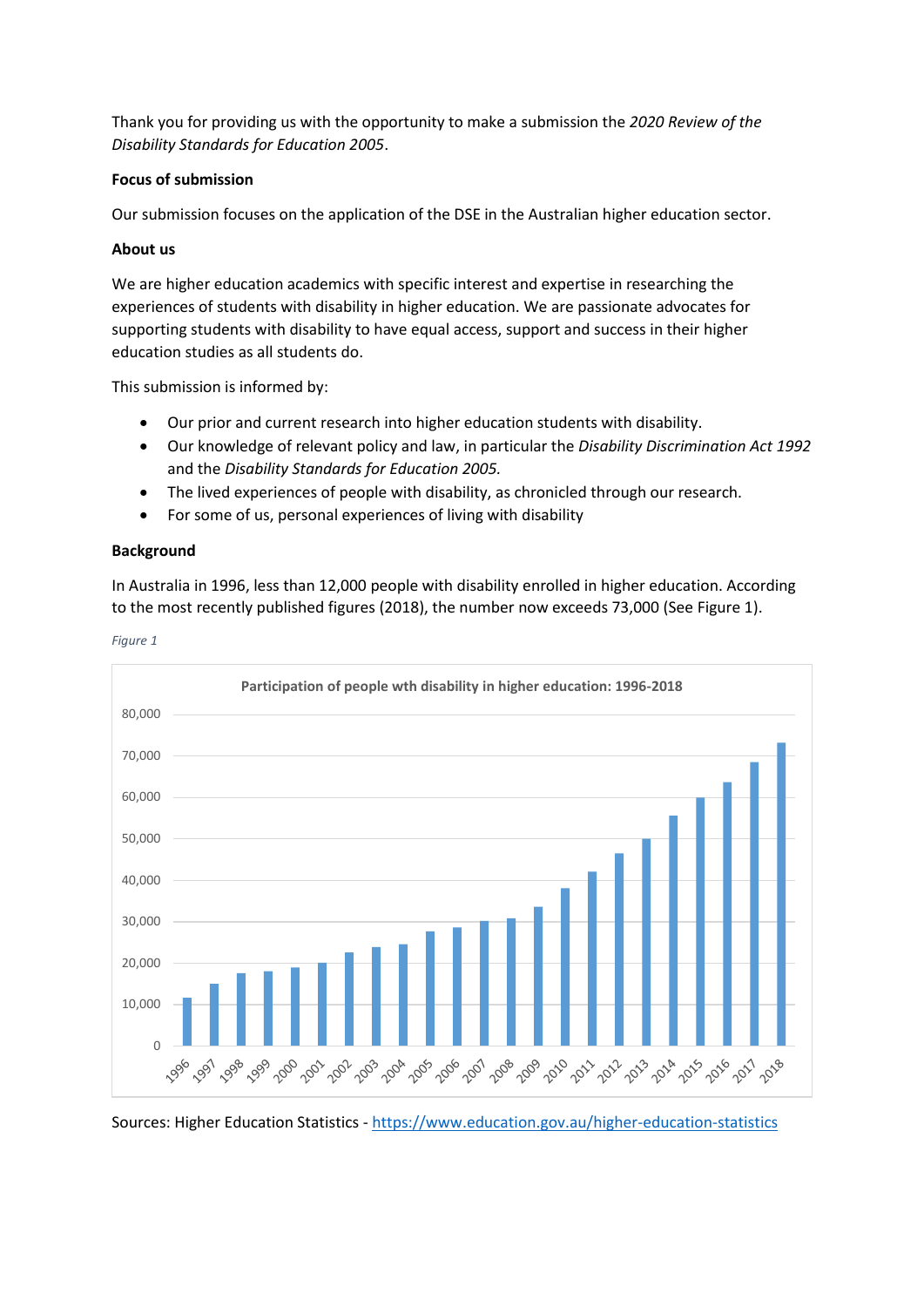In 2020, of the approximate 75,000 higher education students with disability:<sup>1</sup>

- Up to an estimated third have a mental health condition.
- More than a third (39%) have a medical condition.
- More than a third are studying either wholly or partly online

This illustrates that many students with disability require a wide range of support yet often are, to all extents and purposes, 'invisible' to the wider higher education community. This invisibility is a twoedged sword. On the one hand, only one out of every two students with disability require support from their institution<sup>2</sup>. There is therefore no need for the others to self-identify and possibly encounter discrimination or exclusion. However when a student does need support, they are required to disclose and undergo processes which, no matter how well designed and intentioned, can lead to stress, anxiety and potential discrimination. This leads to our first recommendation.

## **Recommendation 1**

# *The Standards should explicitly recommend higher education institutions adopt principles of universal design.*

Universal design ensures that buildings, technology, products, services can be used by virtually everyone, regardless of ability. The concept of universal design exists on a continuum: whilst it may not be possible to talk about an institution being 'universally accessible' it is possible to describe institutions as being more or less universally accessible. The greater the level of accessibility, the greater the number of students who will not need to have reasonable adjustments made to their educational experience. This will ameliorate many negative experiences regarding attitudes, processes, communication and social inclusion, as outlined below (see Recommendation 2). This should be a particular focus for the increasing use of online and remote learning technologies.

A wider adoption of principles of universal design will also ensure greater compliance in respect of Section 3.7 of the current standards, which requires institutions "to ensure that any adjustment required to be made is made within a reasonable time". Put simply, if the institutional environment means that no adjustment needs to be made in the first place, then the reasonable test is automatically met.

Therefore, the Standards should explicitly recommend that institutions should move towards principles of universal design and that their progression towards the same be assessed as a criterion for ensuring compliance with the Standards.

#### **Recommendation 2**

**.** 

# *The Standards should make awareness training mandatory for all higher education staff, regardless of whether or not their role is directly related to supporting students with disability.*

Currently, the Standards only recommend that staff induction and professional development programmes include components on disability awareness and rights and on the obligations of

<sup>&</sup>lt;sup>1</sup> The survey was conducted as part of a National Centre for Student Equity in Higher Education [Fellowship.](https://www.ncsehe.edu.au/2020-ncsehe-equity-fellow-tim-pitman/) A copy of the preliminary report is available at [https://www.ncsehe.edu.au/progress-bulletin-ncsehe-equity](https://www.ncsehe.edu.au/progress-bulletin-ncsehe-equity-fellow-tim-pitman/)[fellow-tim-pitman/](https://www.ncsehe.edu.au/progress-bulletin-ncsehe-equity-fellow-tim-pitman/)

<sup>&</sup>lt;sup>2</sup> Using data sourced from the Department of Education, Skills and Employment as part of the abovementioned Fellowship. Data can be made available to the Review Panel upon request, subject to the approval of the National Centre for Student Equity in Higher Education.